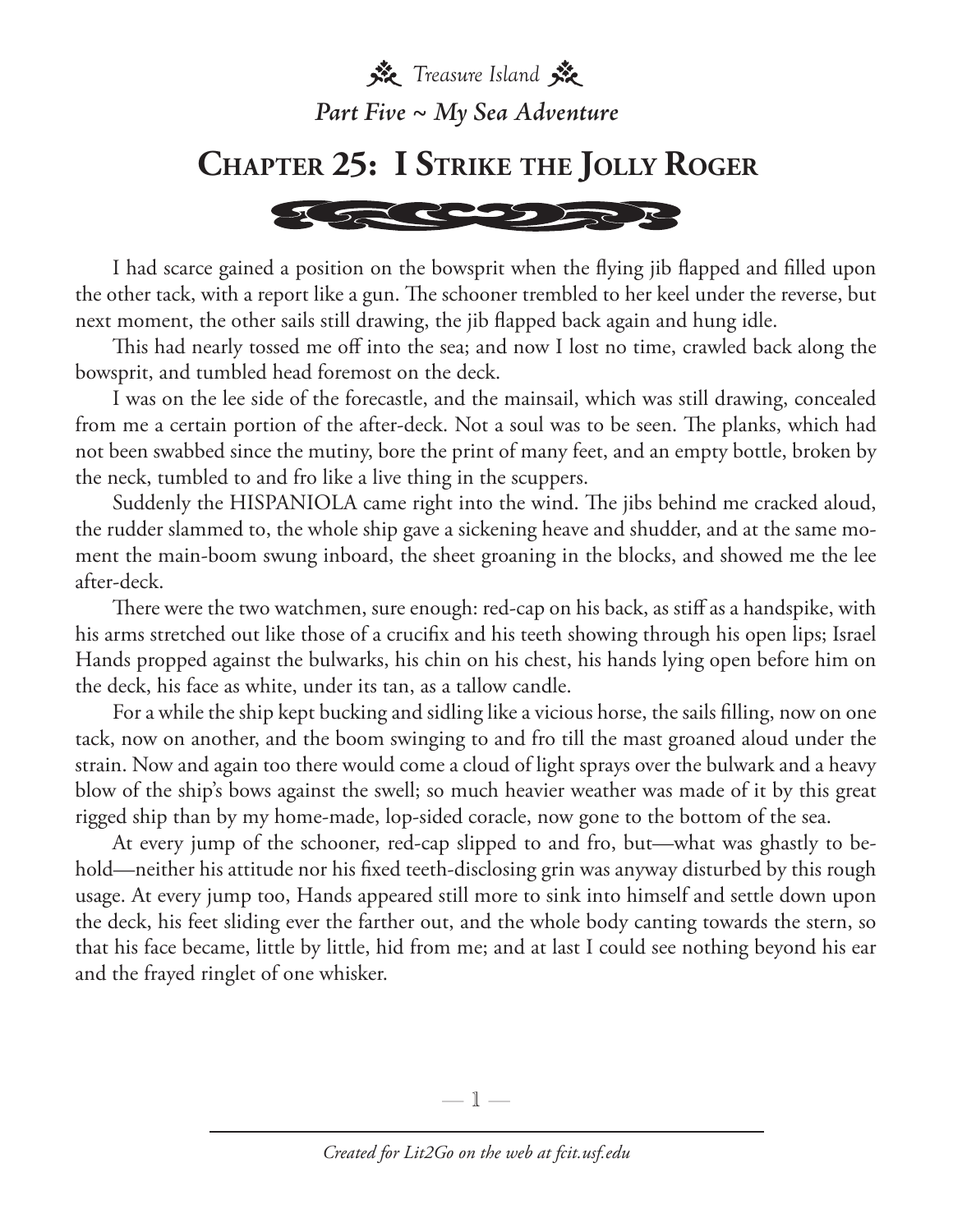At the same time, I observed, around both of them, splashes of dark blood upon the planks and began to feel sure that they had killed each other in their drunken wrath.

While I was thus looking and wondering, in a calm moment, when the ship was still, Israel Hands turned partly round and with a low moan writhed himself back to the position in which I had seen him first. The moan, which told of pain and deadly weakness, and the way in which his jaw hung open went right to my heart. But when I remembered the talk I had overheard from the apple barrel, all pity left me.

I walked aft until I reached the main-mast.

"Come aboard, Mr. Hands," I said ironically.

He rolled his eyes round heavily, but he was too far gone to express surprise. All he could do was to utter one word, "Brandy."

It occurred to me there was no time to lose, and dodging the boom as it once more lurched across the deck, I slipped aft and down the companion stairs into the cabin.

It was such a scene of confusion as you can hardly fancy. All the lockfast places had been broken open in quest of the chart. The floor was thick with mud where ruffians had sat down to drink or consult after wading in the marshes round their camp. The bulkheads, all painted in clear white and beaded round with gilt, bore a pattern of dirty hands. Dozens of empty bottles clinked together in corners to the rolling of the ship. One of the doctor's medical books lay open on the table, half of the leaves gutted out, I suppose, for pipelights. In the midst of all this the lamp still cast a smoky glow, obscure and brown as umber.

I went into the cellar; all the barrels were gone, and of the bottles a most surprising number had been drunk out and thrown away. Certainly, since the mutiny began, not a man of them could ever have been sober.

Foraging about, I found a bottle with some brandy left, for Hands; and for myself I routed out some biscuit, some pickled fruits, a great bunch of raisins, and a piece of cheese. With these I came on deck, put down my own stock behind the rudder head and well out of the coxswain's reach, went forward to the water-breaker, and had a good deep drink of water, and then, and not till then, gave Hands the brandy.

He must have drunk a gill before he took the bottle from his mouth.

"Aye," said he, "by thunder, but I wanted some o' that!"

I had sat down already in my own corner and begun to eat.

"Much hurt?" I asked him.

He grunted, or rather, I might say, he barked.

— 2 —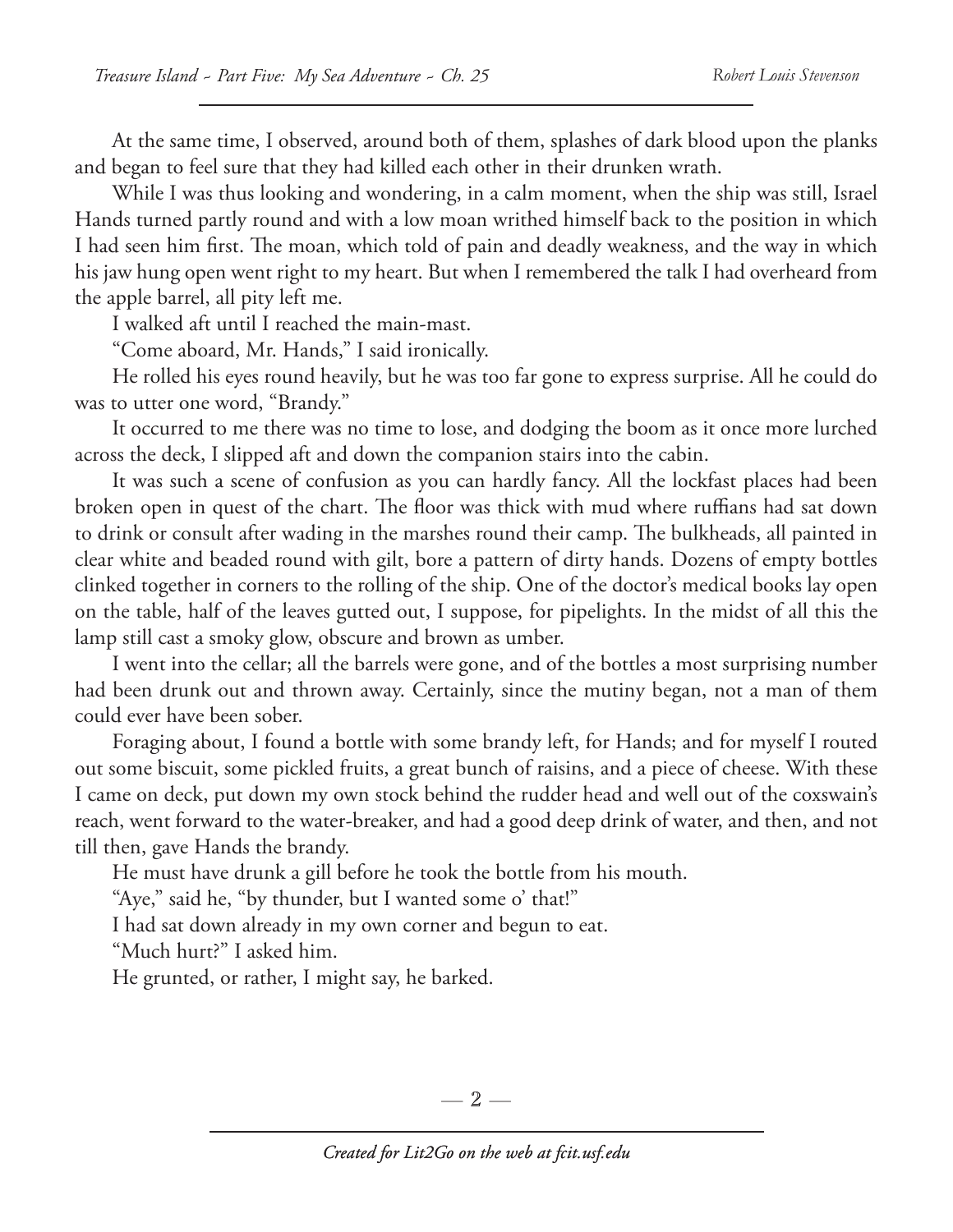"If that doctor was aboard," he said, "I'd be right enough in a couple of turns, but I don't have no manner of luck, you see, and that's what's the matter with me. As for that swab, he's good and dead, he is," he added, indicating the man with the red cap. "He warn't no seaman anyhow. And where mought you have come from?"

"Well," said I, "I've come aboard to take possession of this ship, Mr. Hands; and you'll please regard me as your captain until further notice."

He looked at me sourly enough but said nothing. Some of the colour had come back into his cheeks, though he still looked very sick and still continued to slip out and settle down as the ship banged about.

"By the by," I continued, "I can't have these colours, Mr. Hands; and by your leave, I'll strike 'em. Better none than these."

And again dodging the boom, I ran to the colour lines, handed down their cursed black flag, and chucked it overboard.

"God save the king!" said I, waving my cap. "And there's an end to Captain Silver!"

He watched me keenly and slyly, his chin all the while on his breast.

"I reckon," he said at last, "I reckon, Cap'n Hawkins, you'll kind of want to get ashore now. S'pose we talks."

"Why, yes," says I, "with all my heart, Mr. Hands. Say on." And I went back to my meal with a good appetite.

"This man," he began, nodding feebly at the corpse "—O'Brien were his name, a rank Irelander—this man and me got the canvas on her, meaning for to sail her back. Well, HE'S dead now, he is—as dead as bilge; and who's to sail this ship, I don't see. Without I gives you a hint, you ain't that man, as far's I can tell. Now, look here, you gives me food and drink and a old scarf or ankecher to tie my wound up, you do, and I'll tell you how to sail her, and that's about square all round, I take it."

"I'll tell you one thing," says I: "I'm not going back to Captain Kidd's anchorage. I mean to get into North Inlet and beach her quietly there."

"To be sure you did," he cried. "Why, I ain't sich an infernal lubber after all. I can see, can't I? I've tried my fling, I have, and I've lost, and it's you has the wind of me. North Inlet? Why, I haven't no ch'ice, not I! I'd help you sail her up to Execution Dock, by thunder! So I would."

Well, as it seemed to me, there was some sense in this. We struck our bargain on the spot. In three minutes I had the HISPANIOLA sailing easily before the wind along the coast of Treasure Island, with good hopes of turning the northern point ere noon and beating down again as far

 $-3-$